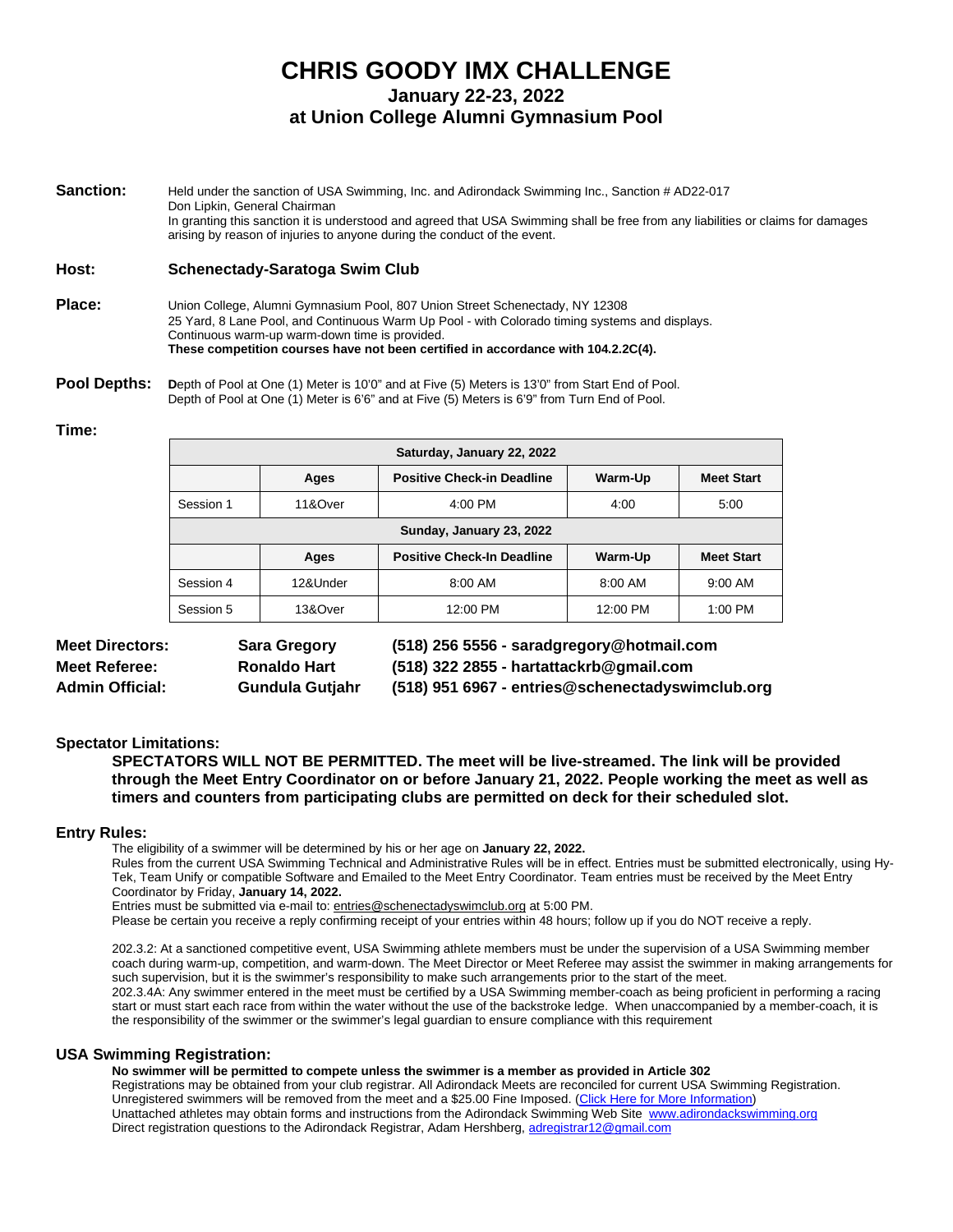**January 22-23, 2022**

## **at Union College Alumni Gymnasium Pool**

#### **Swimming Events:**

#### **IMX CHALLENGE – Saturday & Sunday January 22-23, 2022**

All events in all sessions of this meet will be POSITIVE CHECK-IN. **POSITIVE CHECK-IN lists will be distributed to the coaches before each session, and swimmers should check-in with their designated coach.** All IMX events will be seeded as Mixed-Gender events, and will be swum as timed finals. Scoring will follow the IMX Single-Year Age Group format. The 12&Under IMX Challenge will include 5 scored events and the 13&Over IMX Challenge will include 6 scored events. A complete list of the IMX Challenge events is listed under Scoring in this announcement.

**Session 1** - Saturday's 11&Over session will include the 11&Over 500 Freestyle and the 400 IM for 13&Over swimmers

**Session 4** - Sunday's morning session will include the remainder of the 12&Under IMX Challenge scored events. Swimmers may enter a maximum of 5 individual events plus one relay in this session.

**Session 5** - Sunday afternoon session will include the remainder of 13&Over IMX Challenge scored events. Swimmers may enter a maximum of 4 individual events in this session.

Entries will be accepted on a first come, first served basis. If the host team receives more entries than expected, it may be closed to further entries before the due date. If the meet is still oversubscribed, bonus entries and relays may be cut. A joint decision by the Meet Director and Meet Referee will be made in the best interest of the swimmers. Subscription may also result in meet and/or session start times being rescheduled. If Saturday's pre-scratch time-line runs past 9:00, 13&Over swimmers will swim only 1 event on Saturday. Attending teams will be notified of any cuts or changes via email and all changes will be posted to the AD Web Site. Fees paid for cut entries will be refunded.

#### **Relays:**

Relays will be swum only in Session 2 as 12&Under events.

#### **Warm-Ups:**

Because of the large number of injuries occurring across the country during warm-ups, USA Swimming allows no diving into the pool during the warm-up period except in the designated sprint lanes. We ask that you inform your swimmers of this rule and ask them to fully cooperate with the club officials and marshals in charge of the area.

#### **Timers:**

Clubs will be required to provide timers based upon their number of entries.

Swimmers have to provide their own timers and counters for the 500 Freestyle and 400 IM.

#### **Deck Entries:**

Adirondack Swimming has agreed to allow Deck Entries at AD Meets under the following conditions;

1. Deck Entries are NOT Allowed during Championship Meets

2. Athlete must be USA-S Registered and show Proof of Registration (those already in meet have been confirmed as registered).

Acceptable forms of Proof of Registration are: USA-Swimming ID or USA-Swimming Club Portal Team Listing or Deck Pass. **If athlete cannot prove USA-S Registration, Adirondack accepts Deck Registration***,* **to UN-AD (unattached) at an LSC fee of \$60.00 plus the current USA Swimming Registration fee. DECK REGISTRATIONS WILL NOT BE MADE WITH ANY TEAM ASSOCIATION, PLEASE DO NOT ASK.**

#### 3. Coach makes the request for the entry.

- 4. All Deck Entries will be allowed at the discretion of a combined decision of the Meet Director and the Meet Referee.
- 5. Deck Entries are Subject to a \$1.00 Surcharge, Per Entry, which applies to All Entries, Individual or Relays.

#### **Meet Policy:**

**Use of Audio or Visual Recording Devices, including a Cell Phone, is not permitted behind the starting blocks, including any**  spectator area behind the starting blocks, in changing areas, rest rooms or locker rooms.

**Changing into or out of swimsuits other than locker rooms or other designated areas is prohibited.** 

**Operation of a drone, or any other flying apparatus, is prohibited over the venue (pools, athlete/coach areas, spectator areas and open ceiling locker rooms) any time athletes, coaches, officials and/or spectators are present.**

**No one will be allowed on the deck except USA-S Registered Officials and USA-S Registered Coaches with Current Certifications, USA-S Registered Swimmers and Meet Marshalls and Timers on Shift.**

**All Officials and Coaches are Required to display USA Swimming Credentials (**USA Swimming Membership Card**) while on deck. If, at an AD Sanctioned Meet, an individual is found on deck, acting in any coaching capacity and is determined to be out of compliance with USA Swimming requirements for coaches, that individual will be removed from the deck and the represented club will be fined \$250.**

Any swimmer found in an unauthorized area will be asked to immediately leave the premises. No exceptions. Each team is responsible for supervising its members.

All applicable adults participating in or associated with this meet acknowledge that they are subject to the provisions of the USA Swimming Minor Athlete Abuse Prevention Policy ("MAAPP"), and that they understand that compliance with the MAAPP policy is a condition of participation in the conduct of this competition.

An inherent risk of exposure to COVID-19 exists in any public place where people are present. COVID-19 is an extremely contagious disease that can lead to severe illness and death. According to the Centers for Disease Control and Prevention, senior citizens and individuals with underlying medical conditions are especially vulnerable.

USA Swimming, Inc., cannot prevent you (or your child(ren)) from becoming exposed to, contracting, or spreading COVID-19 while participating in USA Swimming sanctioned events. It is not possible to prevent against the presence of the disease. Therefore, if you choose to participate in a USA Swimming sanctioned event, you may be exposing yourself to and/or increasing your risk of contracting or spreading COVID-19.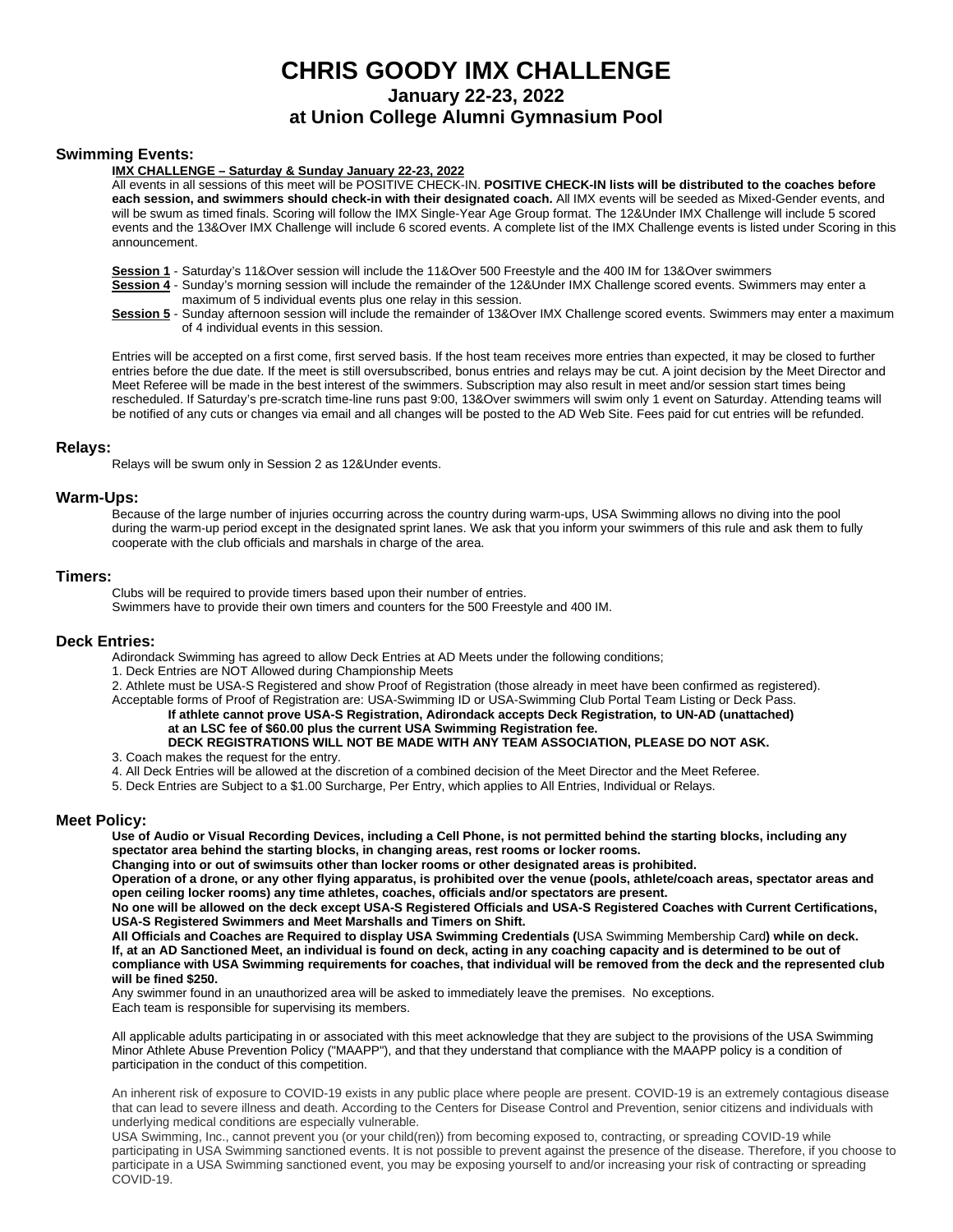**January 22-23, 2022**

#### **at Union College Alumni Gymnasium Pool**

BY ATTENDING OR PARTICIPATING IN THIS COMPETITION, YOU VOLUNTARILY ASSUME ALL RISKS ASSOCIATED WITH EXPOSURE TO COVID-19 AND FOREVER RELEASE AND HOLD HARMLESS USA SWIMMING AND [THE LSC] AND EACH OF THEIR OFFICERS, DIRECTORS, AGENTS, EMPLOYEES OR OTHER REPRESENTATIVES FROM ANY LIABILITY OR CLAIMS INCLUDING FOR PERSONAL INJURIES, DEATH, DISEASE OR PROPERTY LOSSES, OR ANY OTHER LOSS, INCLUDING BUT NOT LIMITED TO CLAIMS OF NEGLIGENCE AND GIVE UP ANY CLAIMS YOU MAY HAVE TO SEEK DAMAGES, WHETHER KNOWN OR UNKNOWN, FORESEEN OR UNFORESEEN, IN CONNECTION THEREWITH.

#### **This statement (Covid-19) shall also be included in heat sheets.**

#### **Services:**

#### **There will be NO concessions available throughout the meet.**

**Heat sheets will be available through Meet Mobile for online spectators. All people on deck will receive printed heat sheets for free. Smoking is NOT permitted in the building. Glass containers of any kind are strictly prohibited in the pool area. PLEASE DO NOT pack any glass containers when going to any pool.**

#### **Disabled Athletes:**

Adirondack Swimming welcomes athletes with disabilities. Athletes with disabilities are required to contact the Meet Director at least 2 weeks in advance of the meet so that provisions can be made for any special accommodations.

#### **Officials:**

There will be an official's meeting conducted promptly 30 minutes before each session. Attendance is MANDATORY to work the meet. Please sign up in official's room before the start of officials meeting.

#### **Entry Fees:**

An entry summary sheet is included to compute your team entry fees. The entry fees are \$4.75 per individual event, which includes the \$.50 AD travel fund surcharge, \$7.00 per relay, which includes the \$1.00 AD travel fund surcharge, plus a \$2.00 per swimmer surcharge. **ALL MANUAL ENTRIES, INCLUDING DECK ENTRIES (NON-ELECTRONIC) ARE SUBJECT TO A SURCHARGE OF \$1.00 PER ENTRY, WHICH APPLIES TO INDIVIDUAL OR RELAY ENTRIES.**

Make your entry check payable to **SCHENECTADY-SARATOGA SWIM CLUB (SSSC)** and mail your check and entry summary sheet to the **Meet Entry Coordinator**. Entries will be entered to the meet upon receipt of your check.

#### **Photographers:**

Only Professional Photographers or Videographers hired by the host team or Press Photographers, who have been approved in advance by the meet director, will be allowed on deck. A Photographer Registration form must be completed and submitted to the meet director for approval, prior to the meet. Forms are available on the Adirondack Swimming website as well as from the Meet Director. Click here for a direct link to the registration form.

Swimmer's families, taking photos of their children from the spectator area, are not subject to this policy.

*Parents and Professionals, please refer to the "Meet Policy" above for general restrictions pertaining to all photography at Sanctioned meets*.

#### **Awards:**

Ribbons will be awarded to the top three teams in the relay events. The Top 6 IMX point earners in each Single Age will be awarded.

#### **Scoring:**

In the IMX Challenge, all swims will be scored on the cumulative Hy-Tek Single-Age Points System.

#### **IMX Age Groups and Events:**

| Age                             | <b>IMX Events to be scored</b>                          |
|---------------------------------|---------------------------------------------------------|
| 9&Under, 10                     | 200 IM, 200 Free, 100 Back, 100 Breast, 100 Fly         |
| 11.12                           | 200 IM, 500 Free, 100 Back, 100 Breast, 100 Fly         |
| 13, 14, 15, 16, 17, and 18&Over | 200 IM, 400 IM, 500 Free, 200 Back, 200 Breast, 200 Fly |

**Officials:** There will be an official's meeting conducted promptly 30 minutes before each session. Attendance is MANDATORY to work the meet. Please sign up in official's room before the start of officials meeting.

#### **If you have any questions please contact the Meet Entry Coordinator, Meet Director or Meet Referee.**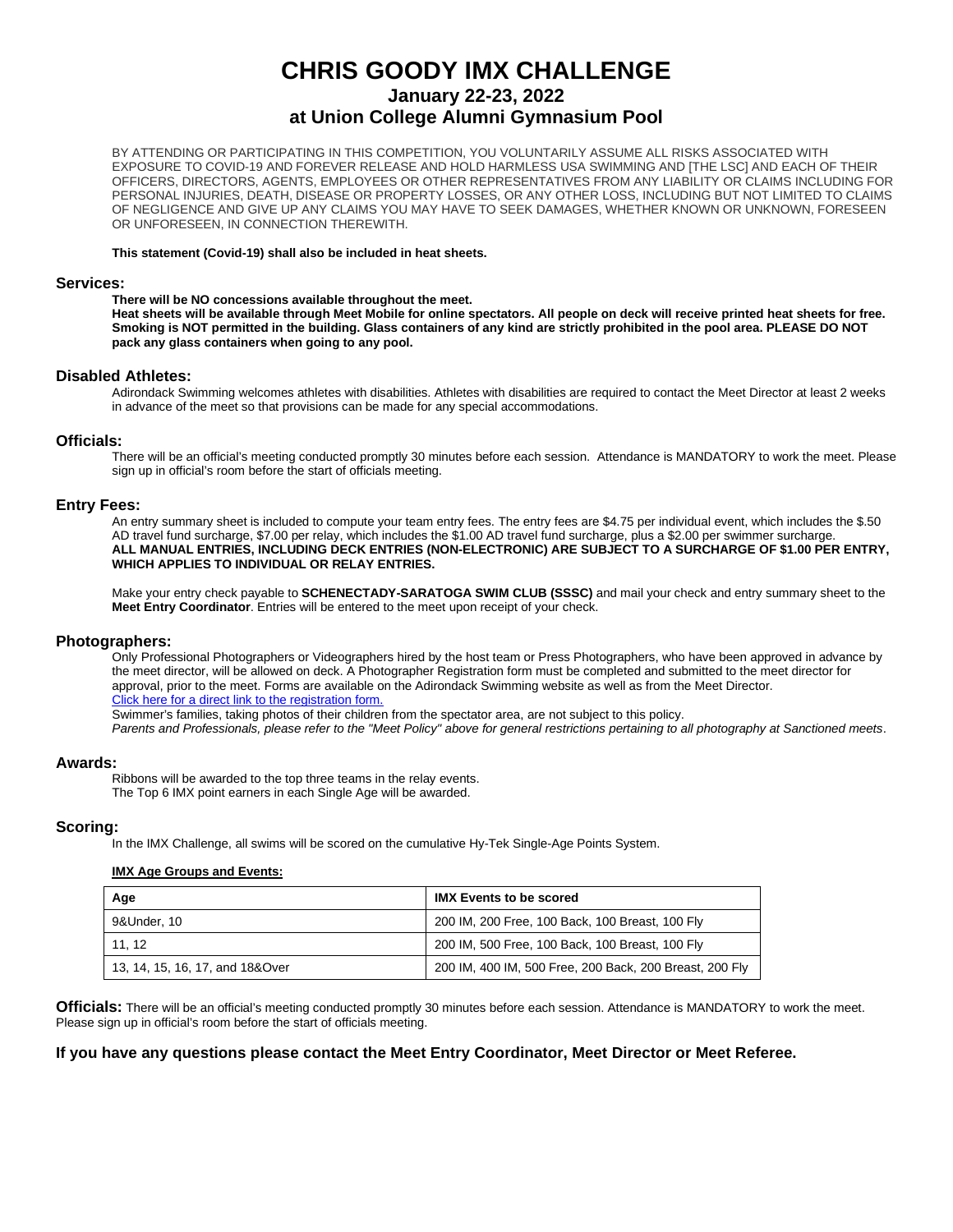**January 22-23, 2022**

# **at Union College Alumni Gymnasium Pool**

## **SESSION 1 – Saturday - 11 & Over**

#### **POSITIVE CHECK-IN DEADLINE and WARM-UP STARTS 4:00 PM – SESSION STARTS 5:00 PM**

|                                                           | <b>EVENT</b>                  |  |
|-----------------------------------------------------------|-------------------------------|--|
|                                                           | Mixed 11 & Over 500 Freestyle |  |
| 2                                                         | Mixed 13 & Over 400 IM        |  |
| Swimmers may enter a maximum of 2 events in this session. |                               |  |
| All events are mixed gender heats and timed finals.       |                               |  |

#### **SESSION 2 – Sunday – 12 & Under**

#### **POSITIVE CHECK-IN DEADLINE and WARM-UP STARTS 8:00 AM – SESSION STARTS 9:00 AM**

|                                                                      | <b>EVENT</b>                      |                                   |
|----------------------------------------------------------------------|-----------------------------------|-----------------------------------|
| 3                                                                    | Mixed 12 & Under 200 IM           |                                   |
| 4                                                                    | Mixed 12 & Under 100 Breaststroke |                                   |
| 5                                                                    | Mixed 12 & Under 100 Backstroke   |                                   |
| 6                                                                    | Mixed 10 & Under 200 Freestyle    |                                   |
| 7                                                                    | Mixed 12 & Under 100 Butterfly    |                                   |
| 8                                                                    |                                   | Girls 12 & Under 200 Medley Relay |
| 9                                                                    |                                   | Boys 12 & Under 200 Medley Relay  |
| Swimmers may enter a maximum of 5 individual events in this session. |                                   |                                   |
| All individual events are mixed gender heats and timed finals.       |                                   |                                   |

#### **SESSION 3 – Sunday – 13 & Over**

### **POSITIVE CHECK-IN DEADLINE and WARM-UP STARTS 12:00 PM – SESSION STARTS 1:00 PM**

|                                                                      | <b>EVENT</b>                     |  |
|----------------------------------------------------------------------|----------------------------------|--|
| 10                                                                   | Mixed 13 & Over 200 Butterfly    |  |
| 11                                                                   | Mixed 13 & Over 200 Backstroke   |  |
| 12                                                                   | Mixed 13 & Over 200 Breaststroke |  |
| 13                                                                   | Mixed 13 & Over 200 IM           |  |
| Swimmers may enter a maximum of 4 individual events in this session. |                                  |  |
| All events will be mixed gender heats and timed finals.              |                                  |  |

\$4.75 PER INDIVIDUAL EVENT || \$7.00 PER RELAY EVENT || \$2.00 SURCHARGE PER SWIMMER ADDITIONAL \$1.00 SURCHARGE FOR ALL MANUAL ENTRIES